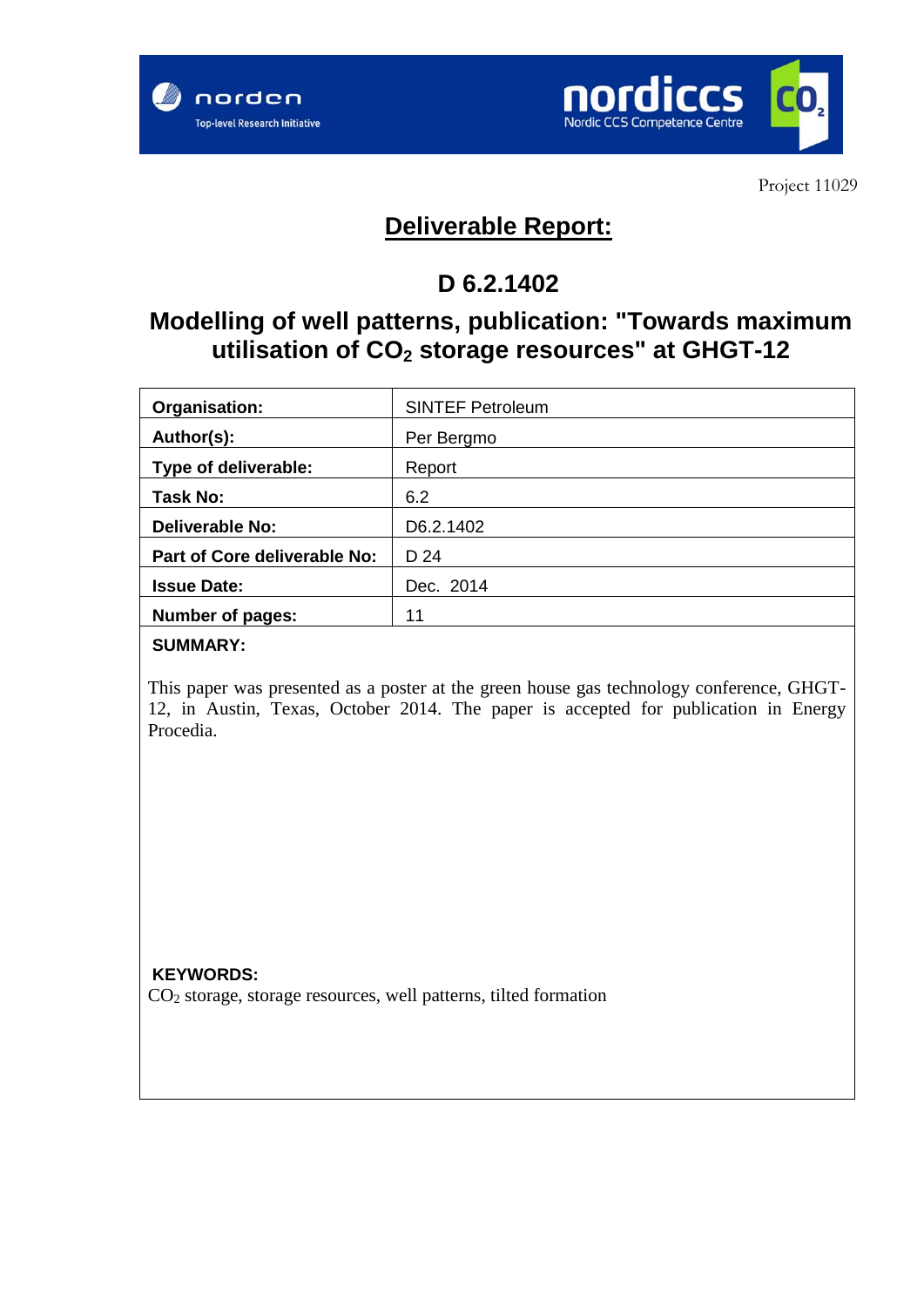



| <b>Dissemination Level</b> |                                                   |  |  |  |
|----------------------------|---------------------------------------------------|--|--|--|
| PU                         | Public                                            |  |  |  |
| <b>RE</b>                  | Restricted to a group specified by the Consortium |  |  |  |
| CO                         | Confidential, for Consortium Parties only         |  |  |  |

# *Document history and validation*

| When             | Who                | <b>Comments</b>                         |
|------------------|--------------------|-----------------------------------------|
| $2014 - 12 - 16$ | Per Bergmo         | Sent to WP leader                       |
| 2015-01-08       | Karen L. Anthonsen | Approved by WP leader                   |
| 2015-01-08       | Karen L. Anthonsen | Uploaded to NORDICCS eRoom for approval |
|                  |                    |                                         |
|                  |                    |                                         |
|                  |                    |                                         |
|                  |                    |                                         |
|                  |                    |                                         |
|                  |                    |                                         |

| Author(s):                  | Per Bergmo, Dag Wessel-Berg and Alv-<br>Arne Grimstad. | Approved by WP Leader    |
|-----------------------------|--------------------------------------------------------|--------------------------|
|                             |                                                        | Name: Karen L. Anthonsen |
| <b>Reviewer(s):</b>         | Ane Lothe                                              | Date: 8/1-2015           |
|                             |                                                        | Signature:               |
| Adm.<br><b>Responsible:</b> | Alf G. Melbye                                          | ham t. A                 |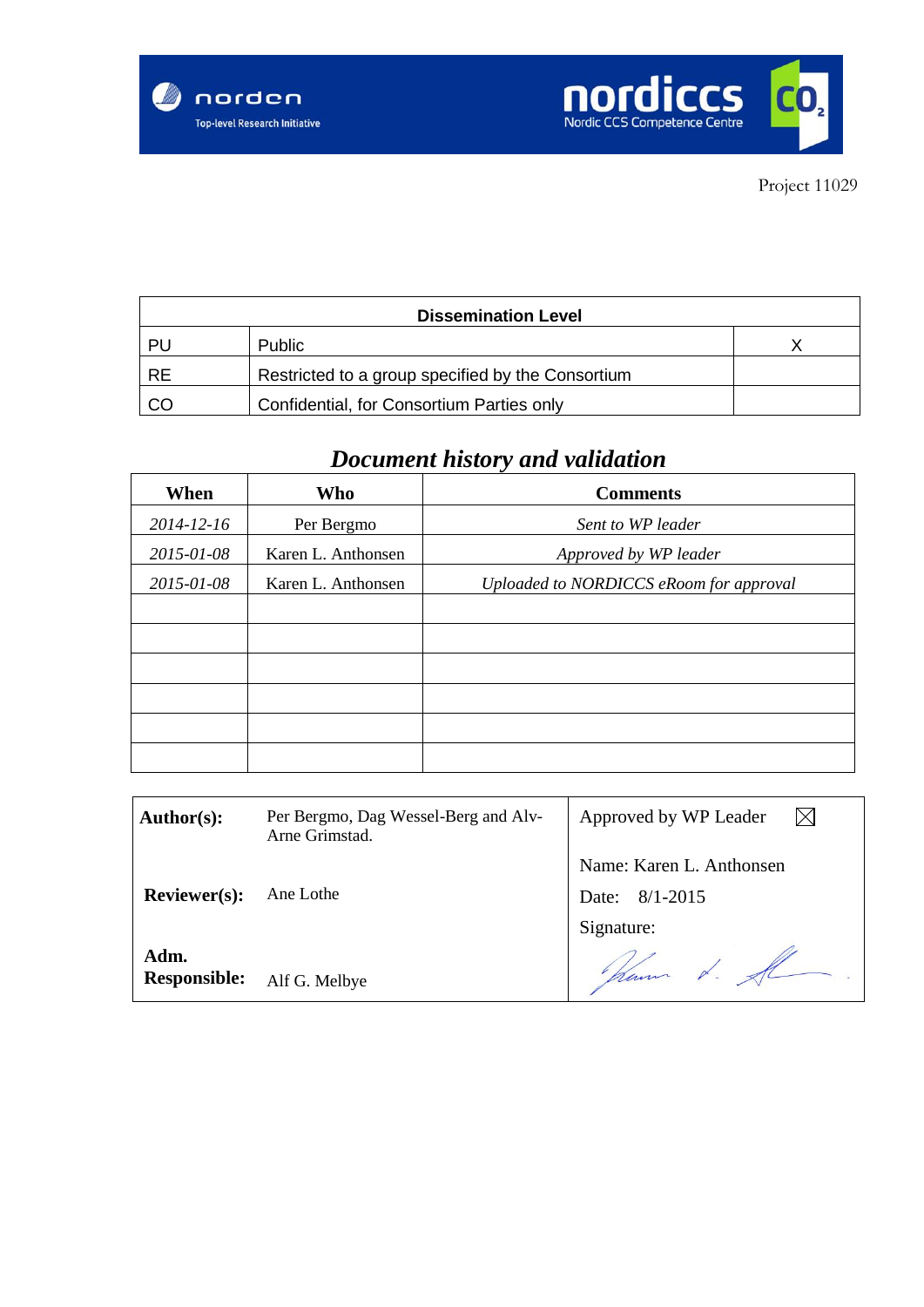

Available online a[t www.sciencedirect.com](http://www.sciencedirect.com/science/journal/22126716)

ScienceDirect

Energy Procedia 00 (2013) 000–000



www.elsevier.com/locate/ procedia

## GHGT-12

## Towards maximum utilization of  $CO<sub>2</sub>$  storage resources

Bergmo P.E.<sup>a\*</sup> Wessel-Berg D.<sup>a</sup> Grimstad A.-A.<sup>a</sup>

*a SINTEF Petroleum Research, P.O. Box 4763 Sluppen, NO-7465 Trondheim, Norway*

## **Abstract**

<u>.</u>

Large scale deployment of  $CO_2$  capture and storage (CCS) has the potential to be an important part of the effort to mitigate climate changes. If large scale CCS is to be realised the storage resources of saline aquifers should be utilised to their full potential by maximising the storage performance of each aquifer. This can not be performed without water production to control and relieve the induced pressure increase from  $CO_2$  injection. Large scale  $CO_2$  injection with a large number of injection wells will hence require a large number of water production wells. For offshore aquifers wells are one of the main cost drivers and pressure control by water production in  $CO<sub>2</sub>$  storage operations will increase the number of wells. However, water production will also utilize storage resources better, reduce the area of impact and hence reduce the need for monitoring, give better control on the sub-surface by the increased numbers of observation points and may reduce the future liability of the operator. This study investigates strategies for optimal design of well patterns, inter-well distances, optimal injection rates and average injection period for each well as function of storage characteristics such as areal size, thickness, porosity and safe pressure increase. The main focus is on inverted five spot well patterns in tilted reservoirs and the asymmetry in well positions required due to the tilting. Much of the work is based on simulations reported for similar well patterns in models without tilt in an accompanying paper which will be presented at this conference [1].

© 2013 The Authors. Published by Elsevier Ltd.

Selection and peer-review under responsibility of GHGT.

Keywords: CO<sub>2</sub> storage, well patterns, tilted aquifers

1876-6102 © 2013 The Authors. Published by Elsevier Ltd. Selection and peer-review under responsibility of GHGT.

<sup>\*</sup> Corresponding author. Tel.: +47-48044041; fax: +47-73591246. *E-mail address:* per.bergmo@sintef.no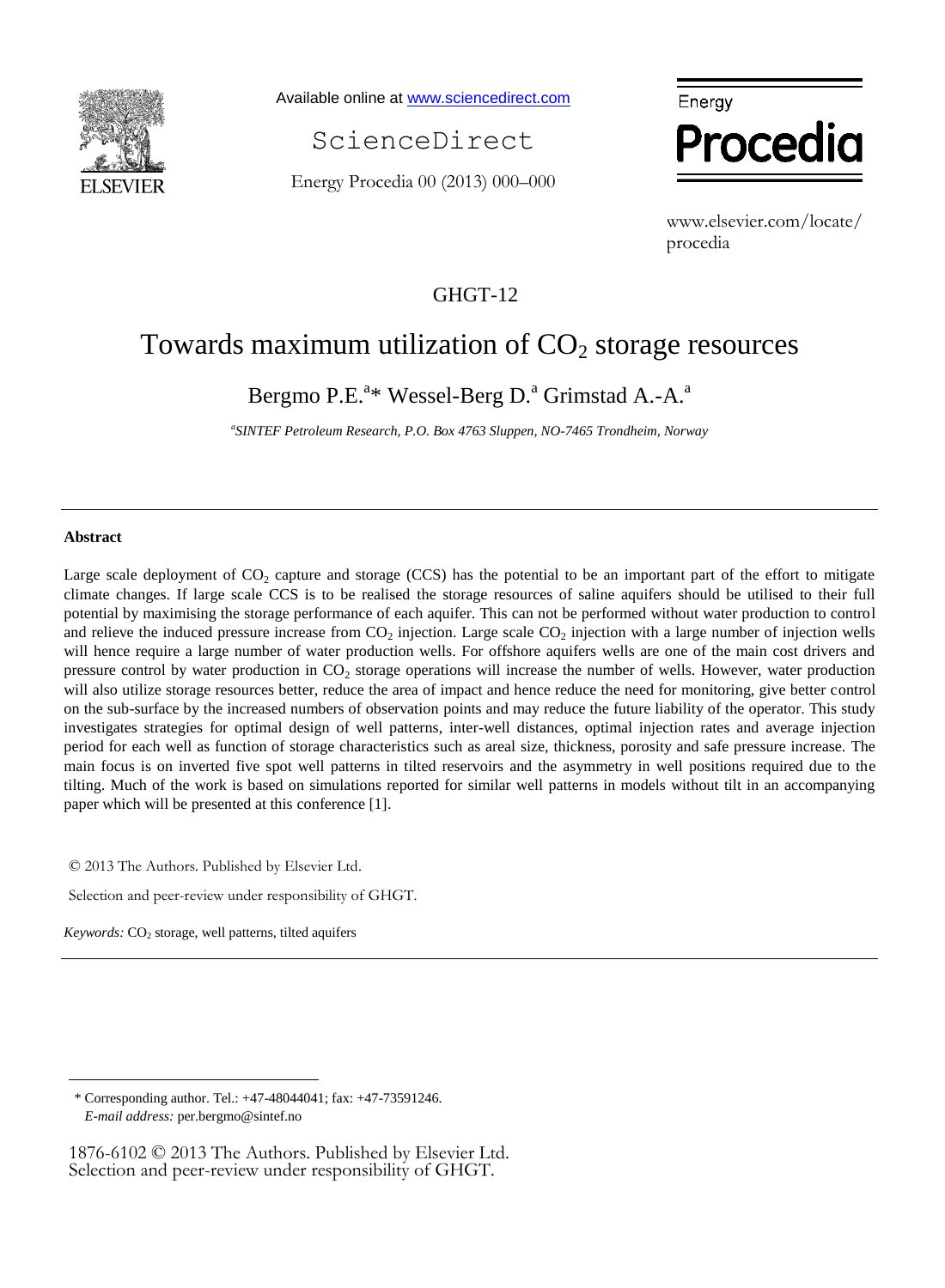#### **1. Introduction**

Injection of  $CO<sub>2</sub>$  into deep saline aquifers will lead to a pressure increase both in the near-well area and throughout the aquifer. The equilibrium average pressure increase can be calculated if the total compressibility (of fluids + rock + bulk volume), the volume of the aquifer (fluids + rock), and the net fluid volume added are known. The pressure change will, during the injection period, be larger near the wells than far from them. For safe long term storage the pressure at each point in the aquifer must be kept below levels that would cause fracturation of the cap rock or re-activation of faults. By extracting formation water from the aquifer the amount of  $CO<sub>2</sub>$  injected for a given pore pressure increase can be significantly increased [2,3,4,5].

Production of water can be implemented from the start as a way to increase long-term  $CO<sub>2</sub>$  injectivity or be added to the project sometime after the start as pressure monitoring indicates that the pore pressure is approaching the pressure limit for the formation. The addition of water production wells can also be used to significantly increase the operator's ability to control the migration of the  $CO<sub>2</sub>$  plume (by manipulating the injection/extraction rates). Unless the placement and operation of the water production wells are carefully done, however, there is a risk of early breakthrough of CO<sub>2</sub> in the production wells and an associated need for premature cut-back of CO<sub>2</sub> injection.

The present study investigates the effect of tilted and heterogeneous aquifers on such high-level parameters as

- the well distance necessary to achieve simultaneous break through in all production wells,
- the maximum allowable injection rate and
- the overall storage efficiency.

This is done by analyzing the results of a set of simulations on generic tilted and layered models. For tilted models a regular five-spot pattern will not be optimal, since the injected  $CO<sub>2</sub>$  will reach the up-dip wells sooner than the down-dip wells. The asymmetry introduced by the tilt may be compensated by a corresponding asymmetry in the well pattern. The change in storage performance and the effect of asymmetric well patterns will be studied in order to arrive at recommendations for optimal well placement. Next, the results from the generic simulations are compared with results from simulations on full field model geometry of a tilted saline aquifer off shore Mid-Norway. The suggested optimal well patterns from the generic model runs are tested to see if the trends for optimised storage capacity are valid also for more realistic full field models.

## **2. Method**

A series of simulations on tilted synthetic models with one injector and two producers is performed. The injector and producer wells are controlled by bottom hole pressure (BHP). The producers are set to produce at hydrostatic pressure (no pumping required) giving production rates dependent on reservoir properties, perforation length and the induced increase in reservoir pressure from the injection well. The injection well injects at a pre-set injection pressure which could be decided based on estimated safe pressure increase in the reservoir. Two different injection pressures have been applied in the synthetic model.

#### *2.1. Models and flow parameters*

To investigate the effect of dipping aquifers a set of three synthetic model grids with  $2^\circ$ ,  $5^\circ$  and  $10^\circ$  tilt has been constructed. The models represent half the area of a full inverted five-spot well model (see [Figure 1\)](#page-4-0) with side lengths L and L/2 (L is here 3000 meters). The average depth of the top layer is 1600 meters varying from 1340 to 1860 meters for the model with 10° dip. The thickness of the models is 60 meters and areal size of the grid blocks is 50 by 50 meters. The model grid has 45 layers with refined layer thickness (0.25 and 0.5 meter) in the top 6 meter and a constant layer thickness of 2 meters in the lower 54 meter. The total number of grid blocks in the model is 81000 (30 by 60 by 45). Initial hydrostatic pressure is assumed and salinity and temperature is kept constant (8 wt% TDS and 49 °C). Viscosity and density of the formation water are based on correlations in [6] and [7]. The density of  $CO_2$  is based on an equation of state for  $CO_2$  developed by Span and Wagner [8] and the viscosity of  $CO_2$  was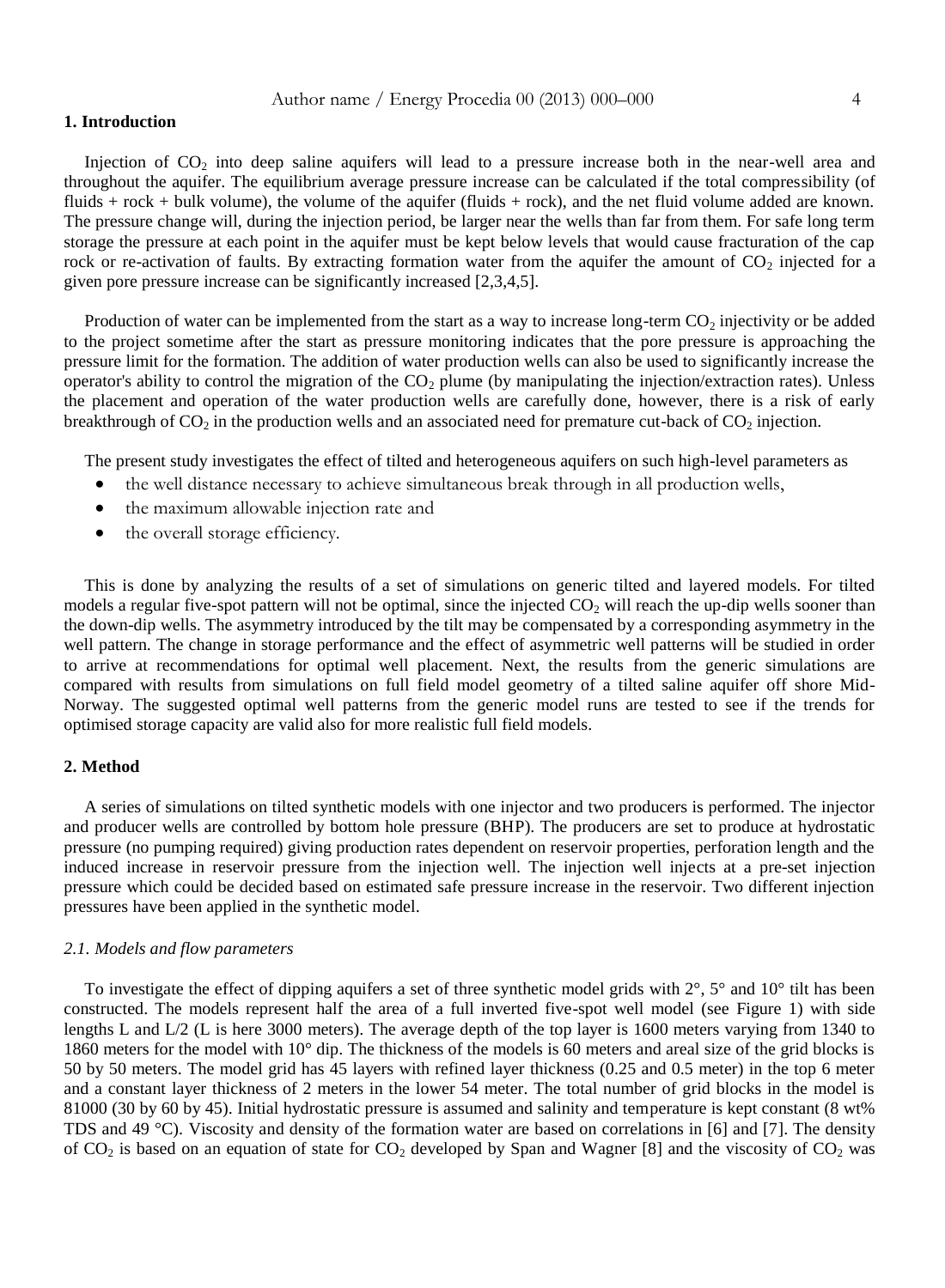calculated from a correlation by Fenghour et al. [9]. Solubility of  $CO<sub>2</sub>$  in the formation brine is not accounted for in the reported simulations except in the full field example from the Trøndelag platform.



<span id="page-4-0"></span>**Figure 1 a) Schematic view of an inverted 5-spot well pattern with one injector (I) surrounded by four producers (P). Dotted rectangle indicates model area. b) Pseudo relative permeabilities for CO<sup>2</sup> (Krg) and brine (Krw), horizontal (\_h) and vertical (\_v). c) Capillary pressure curve for the CO2 brine system.**

Directional relative permeabilities for  $CO<sub>2</sub>$  and brine are up-scaled from [10] and the capillary pressure is based on [11], see [1]. The relative permeability and capillary pressure curves used in simulations are shown in [Figure 1](#page-4-0) b) and c). The residual water saturation is 35 %, the critical gas saturation is 31 % and 26 % (horizontal and vertical) and the capillary entry pressure for  $CO<sub>2</sub>$  is 0.02 Bar.

#### *2.2. Simulation setup*

The objectives for the simulations are to investigate the effect of tilting, anisotropy, injection pressure and heterogeneity on parameters such as well symmetry (optimal position of injector),  $CO<sub>2</sub>$  break through time, injection rate and storage efficiency. It is expected that tilting the model will require a down flank shift in the position of the injector to achieve simultaneous break through of  $CO<sub>2</sub>$  in the up- and down-dip production wells and hence maximize the storage efficiency. The production wells are positioned in the outer two corners of the model (see [Figure 1a](#page-4-0)) and are modelled as horizontal wells along the bottom of the formation. The perforation length of the producers is set at 100 meters for all cases. Production from these wells are controlled by a bottom hole pressure (BHP) equal to the hydrostatic pressure. The injection well is vertical, perforated along the whole height of the model and is set to inject at a constant BHP. The perforation length of the producers will affect the injection rate of the injection well but this has not been further investigated in this work. (See Wessel-Berg et al, this conference [1].)

<span id="page-4-1"></span>The same variation of parameters is simulated on all three grids  $(2^{\circ}, 5^{\circ})$  and  $10^{\circ}$  dip). The horisontal permeability is held constant at 500 mD. Three set of vertical permeabilities (Kv) are simulated; 5 mD, 100 mD and 500 mD. Two injection well BHP's are applied; 195.5 Bar and 231 Bar (at reference depth 1600 meters) and finally two different aquifer heights; 20 and 60 meters is used. The 20 meter high aquifer was only simulated with Kv=100 mD and injection BHP=195.5 Bar. All simulations on the synthetic tilted grids are listed in [Table 1.](#page-4-1)

| Case              | Model dip                | Kv<br>permeability | <b>BHP</b><br>injection | Height of<br>model |
|-------------------|--------------------------|--------------------|-------------------------|--------------------|
| #                 | $\circ$                  | mD                 | Bar                     | m                  |
| Case1             | $\mathfrak{D}_{1}^{(1)}$ | 100                | 195.5                   | 20                 |
| Case <sub>2</sub> | 5                        | 100                | 195.5                   | 20                 |
| Case <sub>3</sub> | 10                       | 100                | 195.5                   | 20                 |

## **Table 1 Overview of simulated cases and parameter values for the simulations on tilted grids.**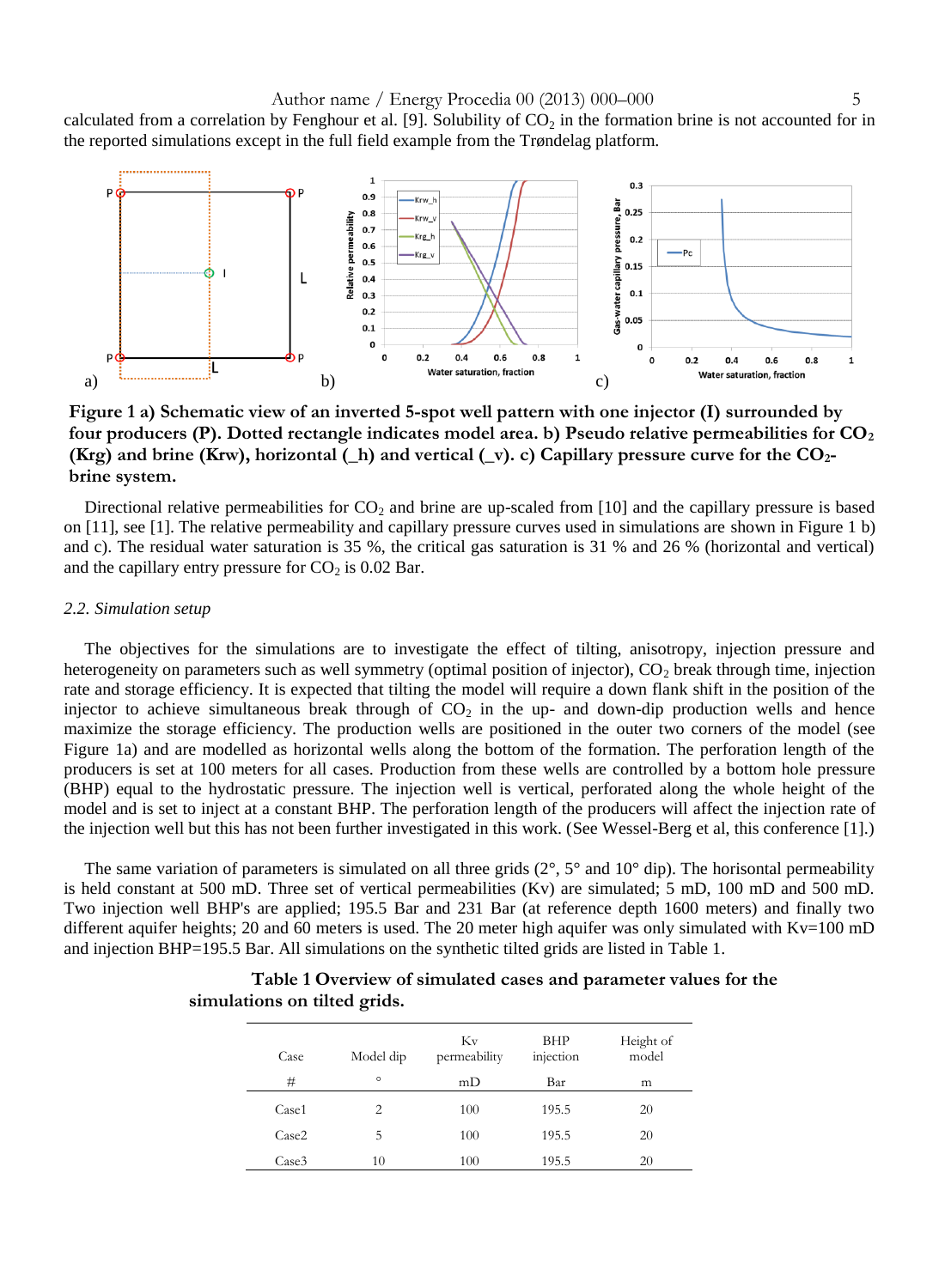| Case4             | $\overline{2}$ | 100 | 195.5 | 60 |
|-------------------|----------------|-----|-------|----|
| Case <sub>5</sub> | 5              | 100 | 195.5 | 60 |
| Case <sub>6</sub> | 10             | 100 | 195.5 | 60 |
| Case7             | $\overline{c}$ | 5   | 195.5 | 60 |
| Case <sub>8</sub> | 5              | 5   | 195.5 | 60 |
| Case9             | 10             | 5   | 195.5 | 60 |
| Case 10           | $\overline{2}$ | 500 | 195.5 | 60 |
| Case11            | 5              | 500 | 195.5 | 60 |
| Case12            | 10             | 500 | 195.5 | 60 |
| Case13            | $\overline{2}$ | 100 | 231   | 60 |
| Case14            | 5              | 100 | 231   | 60 |
| Case15            | 10             | 100 | 231   | 60 |

In addition simulations were performed on the 2° dipping model with a high permeability layer either at the top or at the bottom of the model.

### **3. Results**

One of the main results from the simulations on tilted models is the distance one has to shift the injection well to achieve simultaneous  $CO<sub>2</sub>$  break through in the two production wells. The required shift is as expected dependent on the tilt of the model since buoyancy forces will make the injected  $CO<sub>2</sub>$  migrate up-dip but it is also dependent on vertical to horizontal permeability ratio and the injection pressure. [Figure 2](#page-5-0) show an example of  $CO_2$  saturation after 1 year in a) and 2.5 years in b) for the model with 10° tilt. All the synthetic models have no-flow boundary conditions assuming that there is full symmetry with neighbouring well patterns. This is true for a model without tilt but as can be seen in the figure below the upper and lower boundary do not see the same  $CO<sub>2</sub>$  saturation. This can lead to an earlier break through for the up-dip wells but our basic assumption is that the error is not very large.



<span id="page-5-0"></span>**Figure 2 Gas saturation in the 10° tilted model after a) one year injection and b) when the CO<sup>2</sup> breaks through at the production wells (2.5 years). Injection well is shifted 650 meters down-dip, Kv=100 mD and BHP=195.5 bar.** 

### *3.1. Well distances and storage efficiency*

Introducing a tilt in the models requires a down-flank shift in the position of the injection well to achieve simultaneous CO<sub>2</sub> breakthrough in the up- and down-dip production wells. In all simulated cases an increase in tilt requires an increase in the distance needed to shift the injection well down flank compared to a model without tilt.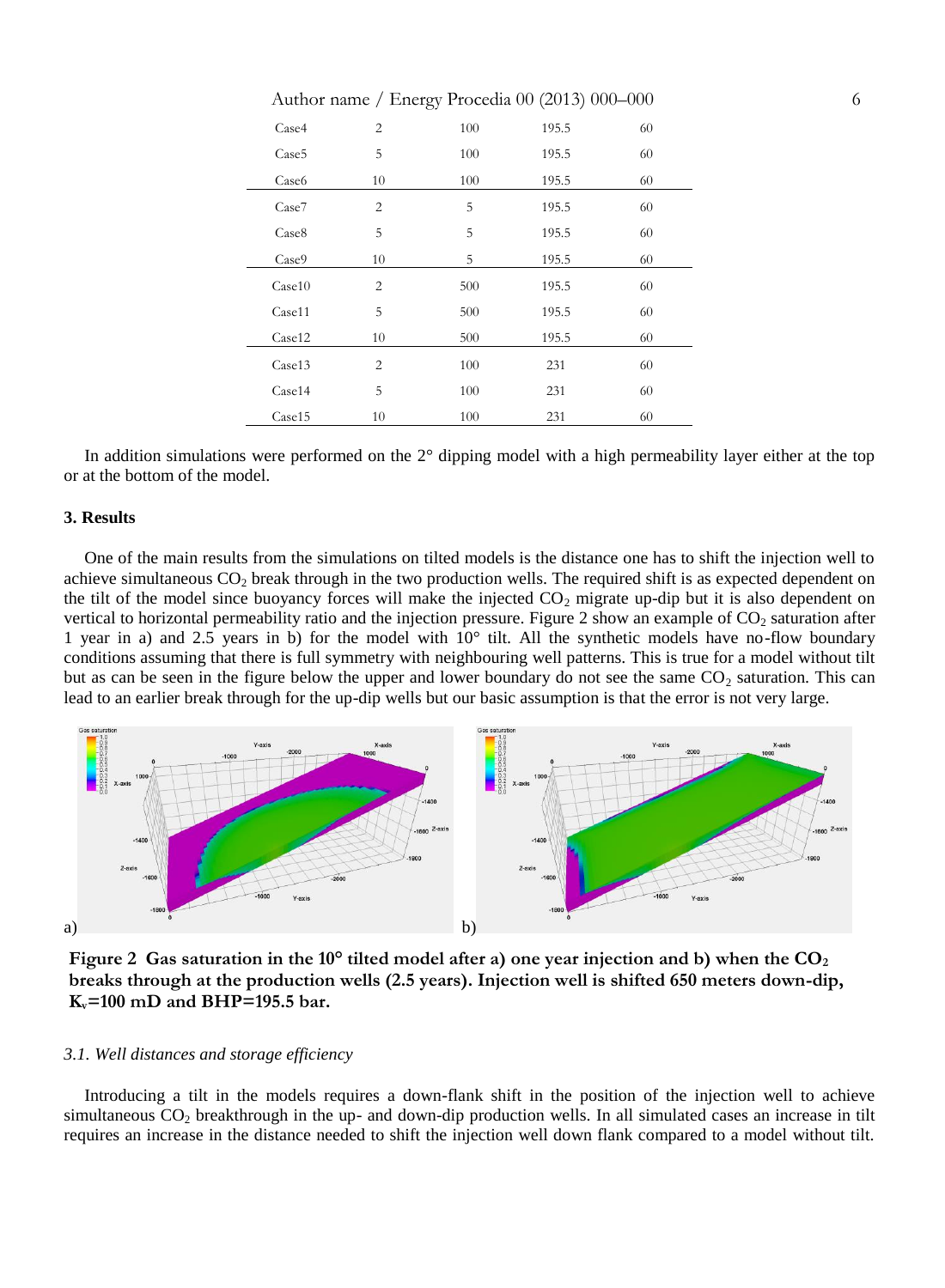Results show that for the model with 2° tilt the injection well needs to be shifted a distance between 6.7 % and 16.7 % of L/2 which corresponds to between 100 and 250 meters in the synthetic model.

[Table 2](#page-6-0) lists the distance required to shift the injection wells down flank for all the simulated cases. Increasing the tilt while keeping the other controlling parameters unchanged requires a larger shift of the injection well. For the cases with 10° tilt the injection well has to be moved between 23 % and 67 % of the distance to the border of the model. The required distance to shift the injection well for all the simulated cases are plotted in [Figure 3](#page-6-1) a), b) and c) below.

<span id="page-6-0"></span>**Table 2 Required distance as percent of L/2 to shift the injection well for the simulated cases. Simulation parameters listed in the three last columns.**

| Cases           | Shift       | Cases             | Shift         | Cases             | Shift         | Kv, | BHP inj | Height |
|-----------------|-------------|-------------------|---------------|-------------------|---------------|-----|---------|--------|
| $2^{\circ}$ dip | $\%$ of L/2 | $5^\circ$ dip     | $\%$ of $L/2$ | $10^{\circ}$ dip  | $\%$ of $L/2$ | mD  | Bar     | m      |
| Case1           | 6.7         | Case2             | 13.3          | Case3             | 23.3          | 100 | 195.5   | 20     |
| Case4           | 10          | Case <sub>5</sub> | 23.3          | Case <sub>6</sub> | 43.3          | 100 | 195.5   | 60     |
| Case7           | 16.7        | Case <sub>8</sub> | 40.0          | Case9             | 66.7          | 5   | 195.5   | 60     |
| Case10          | 10          | Case11            | 23.3          | Case12            | 40.0          | 500 | 195.5   | 60     |
| Case13          | 10          | Case14            | 13.3          | Case15            | 23.3          | 100 | 231     | 60     |



## <span id="page-6-1"></span>**Figure 3 Necessary amount of injection well down-dip shift distance in order to achieve simultaneous breakthrough in the production wells. The distance is given dimensionless as the percent of the side length of a quarter 5-spot model (L/2).**

Injection rate, break through time and storage efficiency will vary with the vertical permeability (permeability aspect ratio) and model thickness (reservoir aspect ratio). A thinner reservoir (cases 1–3) or a higher injection pressure (cases 13–15) requires smaller shifts in the well position, probably due to a more viscous dominated flow. A low vertical permeability (low Kv/Kh) normally gives better vertical distribution of the injected  $CO<sub>2</sub>$  and longer time before breakthrough in production wells. The resulting slower front velocity and therefore higher influence of gravity could explain why the cases 7–9 need the largest injection well shifts. The increased storage capacity for cases 7–9 caused by the improved sweep is seen in [Table 3](#page-6-2) below. Here it is also seen that the cases with more viscous dominated flow also scores high on storage capacity.

<span id="page-6-2"></span>**Table 3 Results from simulation on the synthetic tilted models. The table lists tilt of the model, down flank shift of the injection well, CO<sup>2</sup> break through time, average injection rate and CO<sup>2</sup> storage efficiency as percent of total pore volume.**

| Case | Dip | Shift       | <b>Break</b><br>through | Injection<br>rate | $S_{\rm eff}$  |
|------|-----|-------------|-------------------------|-------------------|----------------|
|      | ۰   | $\%$ of L/2 | davs                    | Mt/v              | $%$ of porevol |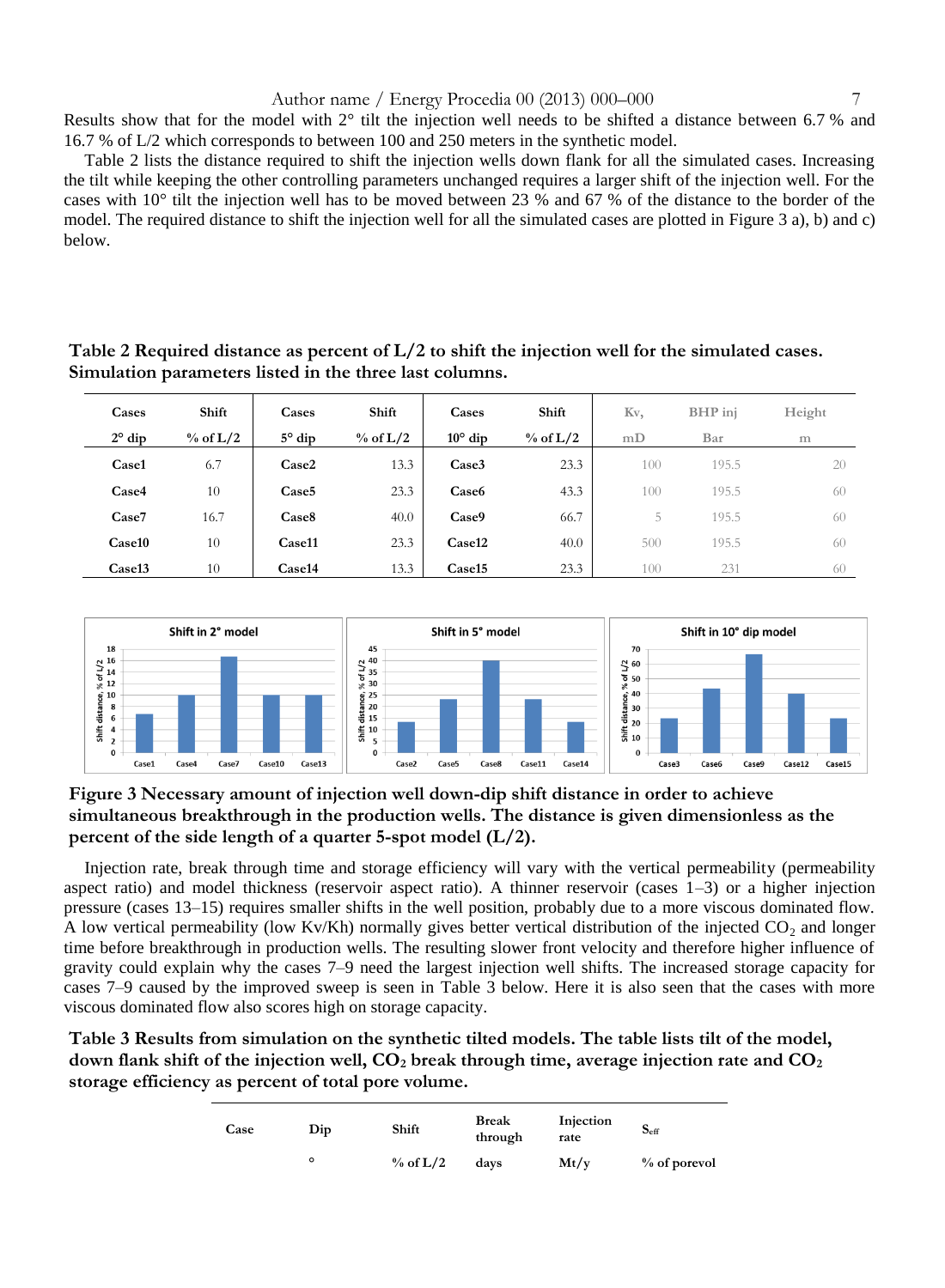|                   |                |      |      | Author name / Energy Procedia 00 (2013) 000-000 |      |
|-------------------|----------------|------|------|-------------------------------------------------|------|
| Case1             | $\mathbf{2}$   | 6.7  | 1184 | 0.865                                           | 13.1 |
| Case4             | $\mathbf{2}$   | 10.0 | 1478 | 1.802                                           | 11.2 |
| Case7             | $\mathbf{2}$   | 16.7 | 5520 | 0.750                                           | 17.6 |
| Case10            | $\mathbf{2}$   | 10.0 | 1084 | 2.346                                           | 10.7 |
| Case13            | $\overline{2}$ | 10.0 | 888  | 3.732                                           | 13.2 |
| Case2             | 5              | 13.3 | 1184 | 0.863                                           | 13.0 |
| Case <sub>5</sub> | 5              | 23.3 | 1478 | 1.799                                           | 11.2 |
| Case8             | 5              | 40.0 | 4831 | 0.754                                           | 15.4 |
| Case11            | 5              | 23.3 | 1084 | 2.326                                           | 10.6 |
| Case14            | 5              | 13.3 | 888  | 3.716                                           | 13.2 |
| Case3             | 10             | 23.3 | 1184 | 0.863                                           | 12.9 |
| Case6             | 10             | 43.3 | 1380 | 1.854                                           | 10.8 |
| Case9             | 10             | 66.7 | 4140 | 0.758                                           | 13.8 |
| Case12            | 10             | 40.0 | 1084 | 2.295                                           | 10.4 |
| Case15            | 10             | 23.3 | 888  | 3.713                                           | 13.1 |

[Figure 4](#page-7-0) displays the storage efficiency for the simulated cases and as mentioned above the cases with low Kv/Kh gives the highest storage efficiency in all grid models due to the better vertical sweep of the injected  $CO<sub>2</sub>$ .



<span id="page-7-0"></span>**Figure 4 Storage efficiency as percent pore volume occupied by CO<sup>2</sup> for the different simulated cases.**

## *3.2. Layered reservoir storage efficiency*

For the grid with 2° tilt and 60 meter thickness a layered geology is modelled by a 20 meter thick high permeable zone (500 mD). Two cases are considered with one having the high permeable zone at the top of the reservoir and the other having the high permeable zone at the bottom. The remaining part of the model (40 m) has a lower permeability. Two cases of low permeability zones are investigated; 50 mD and 5 mD. The vertical to horizontal permeability ratio is set to 0.1. For the cases with high permeable zone in the upper 20 meters most of the injected  $CO<sub>2</sub>$  flows through the upper zone and the storage efficiency is low. For the cases where the high permeable zone is at the bottom more of the injected  $CO<sub>2</sub>$  enters into the low permeable zone due to buoyancy forces and higher storage efficiency is expected. The storage efficiency in the high permeable zone (20 meter) is high because a higher injection rate can be sustained since the low permeable zone acts as a buffer for the pressure increase.

## <span id="page-7-1"></span>**Table 4 Storage efficiency (percent of total pore volume occupied by CO2) for the layered geology cases**

|       | High perm zone |                     | $S_{\rm eff}$ |
|-------|----------------|---------------------|---------------|
| ases: | position       | Low perm zone, $mD$ | $\frac{0}{0}$ |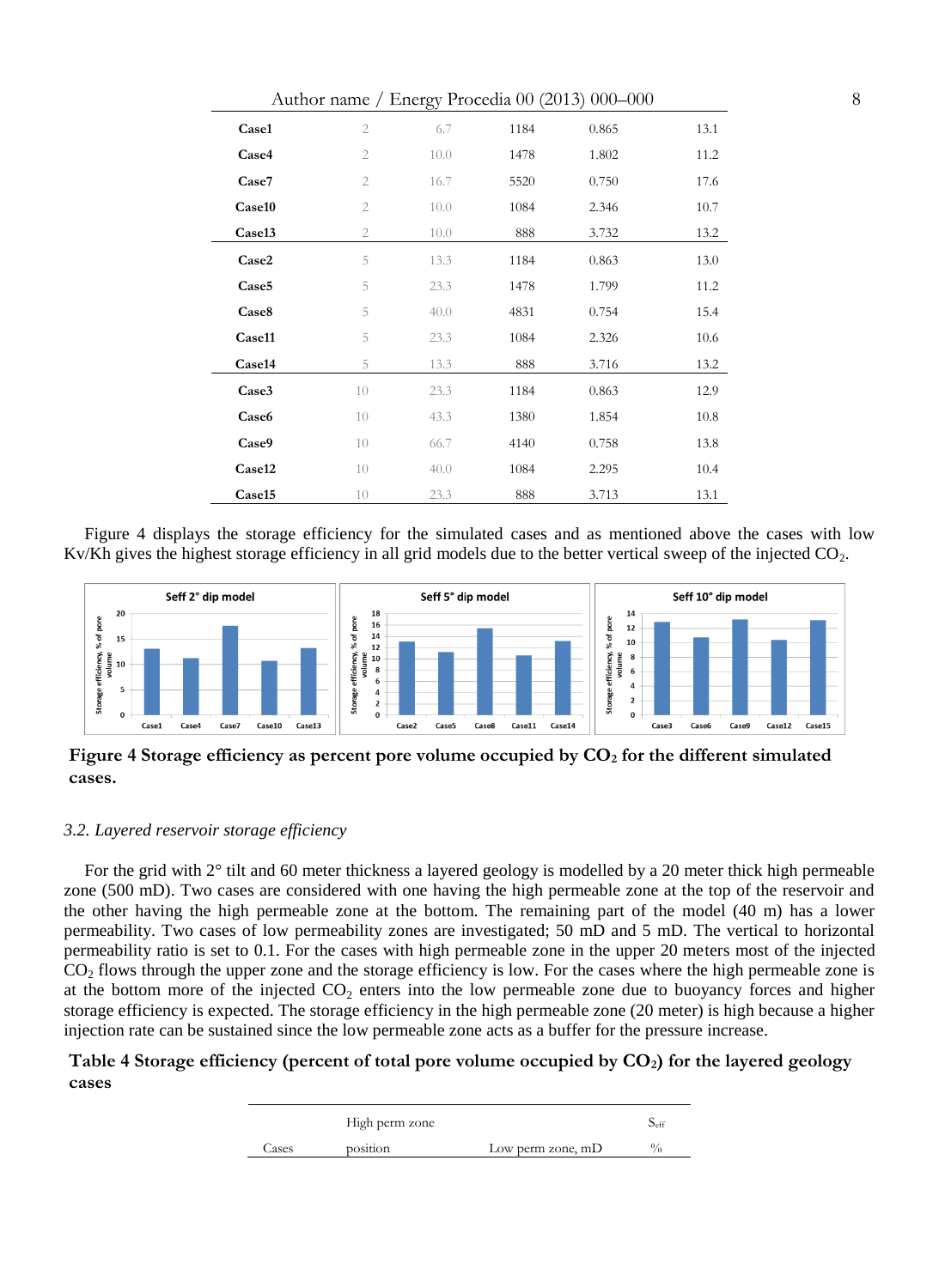| Case16 | Upper | 50 | 4.6  |
|--------|-------|----|------|
| Case17 | Lower | 50 | 15.6 |
| Case18 | Lower | C  | 6.1  |

[Table 4](#page-7-1) lists the storage efficiency for the layered geology cases. As can be seen the storage capacity decreases compared to homogeneous cases since most of the injected  $CO<sub>2</sub>$  goes directly towards the producer in the high permeable zone. The highest storage efficiency was achieved for case 17 (15.6) because a large part of the injected CO<sup>2</sup> migrated vertically from the high permeable zone to the above low permeable (50 mD) zone (see [Figure 5\)](#page-8-0).



<span id="page-8-0"></span>**Figure 5 Cross section view of CO<sup>2</sup> saturation in the case with high permeability zone at the bottom and with a 50 mD low permeable zone above.** 

### *3.3. Full field simulations*

Simulations are performed on a part of the Garn Formation in the Trøndelag Platform with 24 injection wells and 36 production wells to compare the results from the synthetic models with a real aquifer geometry. The region selected in the Trøndelag platform is quite shallow (1250 to 450 meters TVDSS) with an average tilt of 5°. To avoid having a shallow reservoir where the density of  $CO<sub>2</sub>$  is changing rapidly an artificial downward shift in depth by 500 meters is performed by increasing the initial reservoir pressure by 50 Bar. The Garn Formation is assumed to have a constant thickness of 127 meters. Reservoir properties are made to be in the same range as for the synthetic models with a homogenous case; porosity and permeability equal to 30 % and 500 mD and a heterogeneous case; with depth dependent porosity and permeability. In the heterogeneous case the porosity varies between 30 and 41 % and permeability varies between 547 and 921 mD. Both cases have a vertical to horizontal permeability ratio of 0.1. In addition a stochastically varying net to gross (NTG between 0.75 and 1.0) is applied to the heterogeneous case. The inverted five spot well pattern has distance between neighbouring production wells equal to 4 km (L=4000 m). The size of the reservoir model is approximately 40 by 15 kilometers with a constant temperature equal to 45 degrees and salinity equal to 3 wt% TDS. The wells are vertical and perforated along the full height of the reservoir (127 m). Grid resolution of the model is 200 by 200 meters laterally and the layer thickness is 11.7 meters except in the upper ten meters where layers are progressively refined down to 1 meter layer thickness. Wells are controlled by BHP, the injection wells are set to inject at 30 Bar above initial pressure and the production wells are as before set to produce at initial pressure. The shift of the injection wells down-dip is the same for all the wells regardless of local topology of the reservoir top or heterogeneity variation for the heterogeneous model. All wells are shifted 600 meters downdip (30 % of  $L/2$ ) based on the results from the synthetic models (Kv/Kh=0.1, just below Case 5).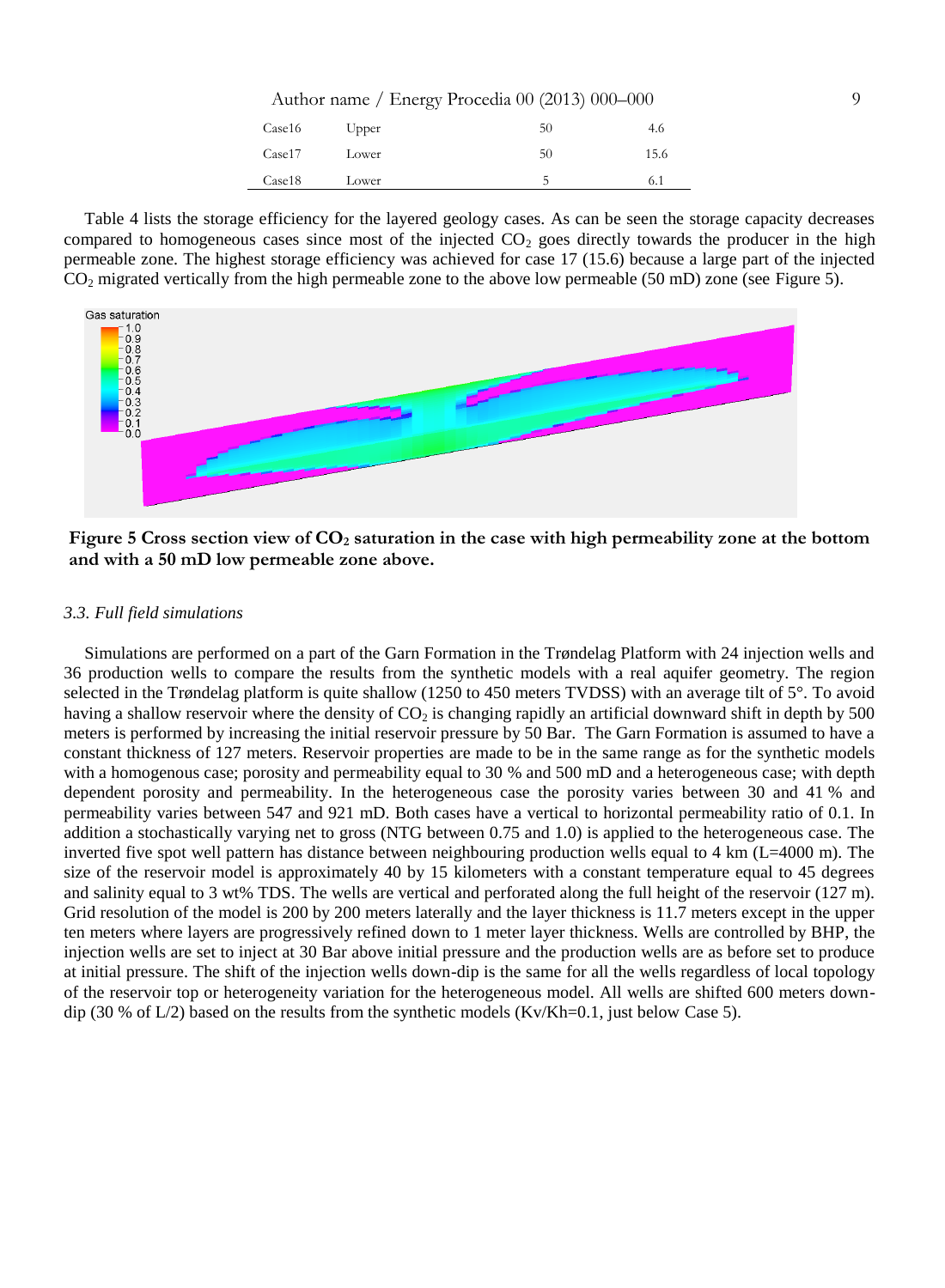

<span id="page-9-0"></span>**Figure 6 CO<sup>2</sup> saturation after break through in one of the production wells for the field model with average dip 5°. a) homogeneous case without a shift of the injection wells, b) heterogeneous case without shift in wells, c) homogeneous case with a 600 meter shift in injection wells and d) homogeneous case with a 600 meter shift in injection wells.** 

[Figure 6](#page-9-0) shows  $CO<sub>2</sub>$  saturation in the full field model for the homogeneous case a) and c) and the heterogeneous case b) and d) and only small differences can be seen between the homogeneous and heterogeneous models. Shifting the wells down-dip enables injection of 19 and 20 % more  $CO<sub>2</sub>$  compared to the cases with a symmetric well pattern. As can be seen from the figure a more optimal placement of each injection well especially in the lower part of the model can be performed but this has not been attempted here. The simulations were stopped when one well experienced  $CO<sub>2</sub>$  break through and the option to shut off offending wells could increase the volume of injected  $CO<sub>2</sub>$ further.

 [Table 5](#page-9-1) list the full field model results in terms of injection masses and injection time. Observe that the heterogeneous case has better performance when it comes to injection rate and this is mainly due to slightly better reservoir properties resulting in higher injectivity and productivity for the wells.

| Heterogeneous | Well shift | Injected $CO2$ | Injection time | Yearly rate |
|---------------|------------|----------------|----------------|-------------|
| yes/no        | m          | Mt             | vears          | Mt/v        |
| no            | $\theta$   | 308.08         | 5.7            | 54.3        |
| no            | 600        | 367.22         | 6.8            | 54.3        |
| yes           | $\theta$   | 324.86         | 4.0            | 80.2        |
| ves           | 600        | 392.87         | 4.9            | 80.7        |

<span id="page-9-1"></span>**Table 5 Full field model simulations results with total injected CO2, injection time and the average yearly injection rate for the operation.**

The increased cost associated with the water production wells has not been discussed here but it is noted that there can also be a reduction in the cost associated with other parts of the  $CO<sub>2</sub>$  storage operation, since fewer storage formations need to be explored and evaluated for safe, long term storage. A proper analysis requires that a value is set on the additional storage resources made available through water production.

### **4. Conclusions**

Simulations on tilted models have shown that a shift in position of the injector is required to account for the tilt of